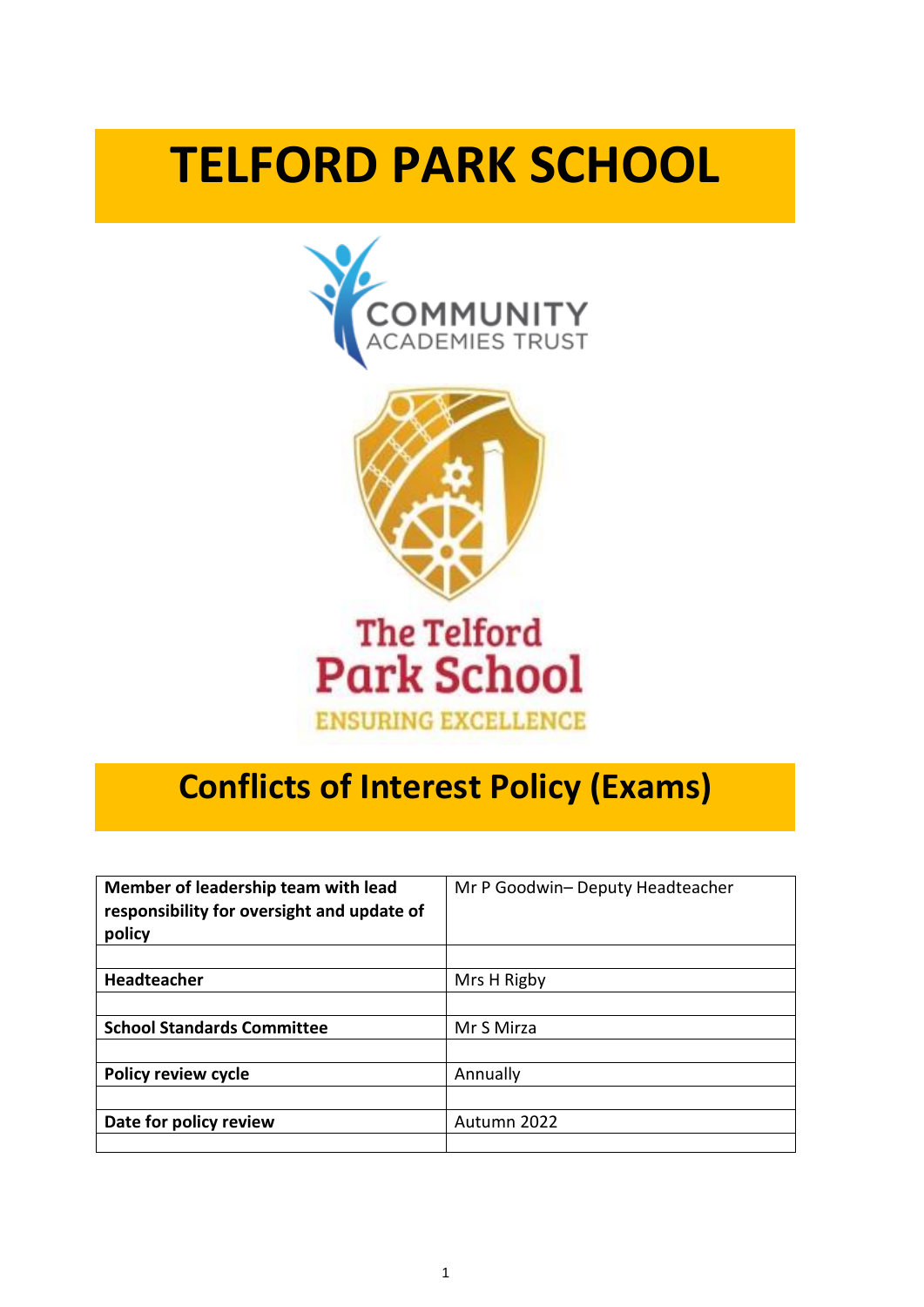### **Purpose of the policy**

The purpose of this policy is to provide guidance to staff and any other relevant individuals on handling possible conflicts of interest that may arise as a result of their roles as teachers, invigilators, and assessment/exam-related administrators. This policy applies to all staff or other individuals whenever they interact or potentially interact with any of the school assessment/exam related functions.

This policy:

- Defines what is meant by conflict of interest in these circumstances
- Describes the role of conflict of interest in the context of working for the school in an assessment/exam related function
- Sets out which conflicts can be managed and how they should be managed, and those which are considered unmanageable and therefore cannot be allowed.
- Illustrates potential conflict of interest situations, some of which are not obvious

The most important feature of the policy is the instruction that individuals should always disclose an activity if there is any doubt about whether it represents a conflict of interest.

The policy describes how and when such disclosures should be made, that is, as soon as potential or actual conflict is discovered. This should be done by completion of a report at the time (i.e. before activity is carried out). The policy describes the procedures that should be followed and how to handle potential conflicts of interest.

#### **Scope**

This policy applies to staff and other individuals who interact or potentially interact with the assessment- related work/examinations of the school. This includes individuals involved with all aspects of devising, setting, marking, administering, invigilating, internally verifying or any other activity connected with the assessment of candidates and associated supporting resources and services.

The individuals falling within the scope of this policy include full-time, part-time, prorate and support staff of the school and any associate staff including external examiners.

The content of the policy cannot cover every potential conflict and must be interpreted in the light of the particular circumstances of each conflict.

#### **What is a Conflict of Interest?**

A simple definition of conflict of interest is a situation in which an individual or organisation has competing interests or loyalties. Conflicts of interest can arise in a variety of circumstances, for example:

- An individual who personal interests conflict with his/her professional position
- An individual scheduled to assess, invigilate or internally verify the work of friends, relatives